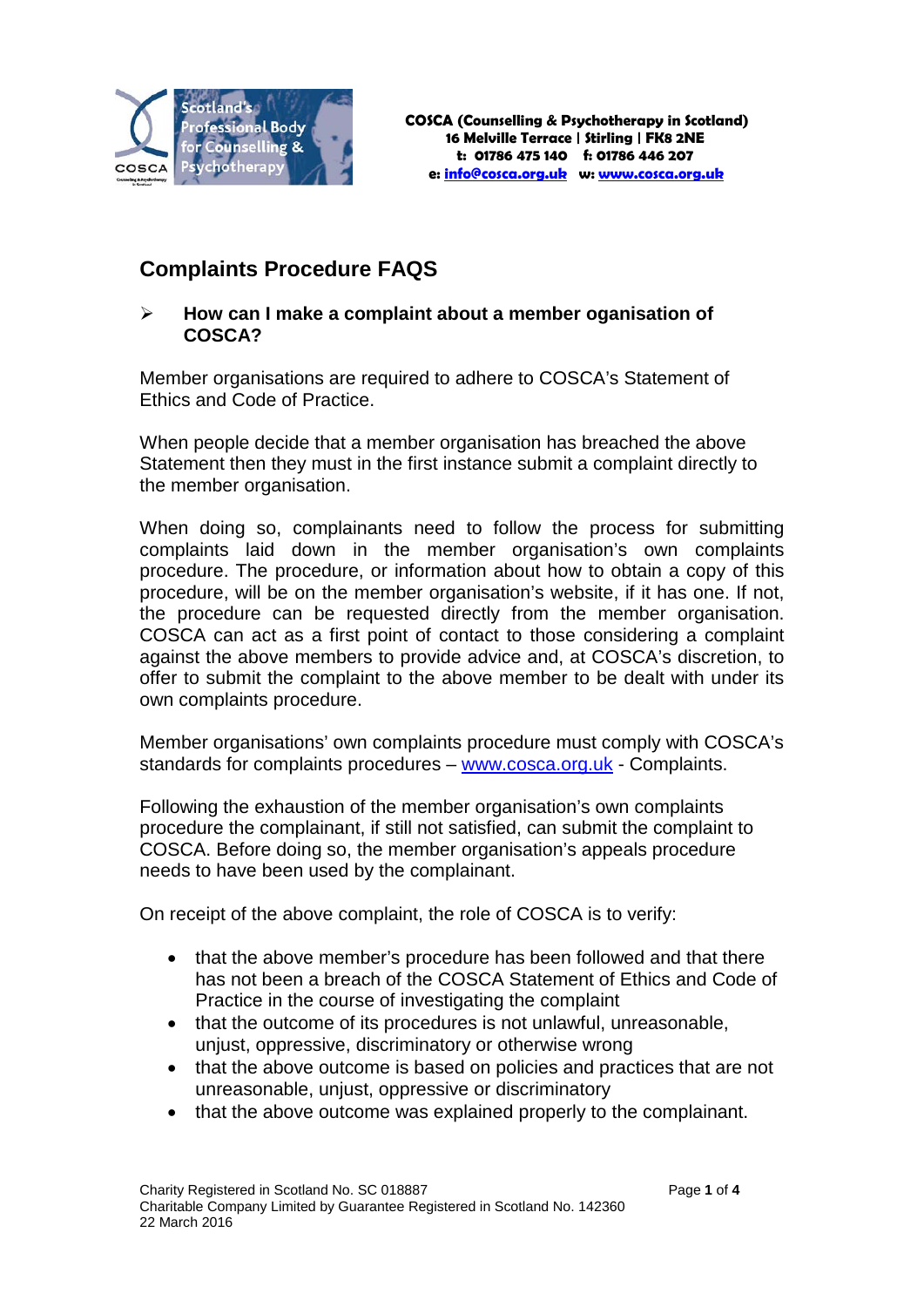#### **How can I make a complaint about an individual working for a member organisation of COSCA?**

Individuals do not need to be individual members of COSCA to work for member organisations. When this is the case they are referred to below as individual non-members.

Individual non-members, registrants and individual members working for member organisations require to adhere to COSCA's Statement of Ethics and Code of Practice.

Registrants are those individual members of COSCA who are listed on the COSCA Register of Counsellors and Psychotherapists and include the following categories of membership: counsellor member (organisations), counsellor, practitioner and accredited member.

Not all individual members are registrants. Those who hold student, counselling skills and associate membership are not registrants but are individual members.

When people decide that any of the above individuals have breached the above Statement then they must in the first instance submit a complaint directly to the member organisation for whom they work. COSCA can act as a first point of contact to those considering a complaint against the above members to provide advice and, at COSCA's discretion, to offer to submit the complaint to the above member to be dealt with under its own complaints procedure.

Following the exhaustion of the member organisation's own complaints procedure the complainant, if still not satisfied, can submit the complaint to COSCA. Before doing so, the member organisation's appeals procedure needs to have been used by the complainant.

On receipt of the above complaint, the role of COSCA is to verify:

- that the above member's procedure has been followed and that there has not been a breach of the COSCA Statement of Ethics and Code of Practice in the course of investigating the complaint
- that the outcome of its procedures is not unlawful, unreasonable, unjust, oppressive, discriminatory or otherwise wrong
- that the above outcome is based on policies and practices that are not unreasonable, unjust, oppressive or discriminatory
- that the above outcome was explained properly to the complainant.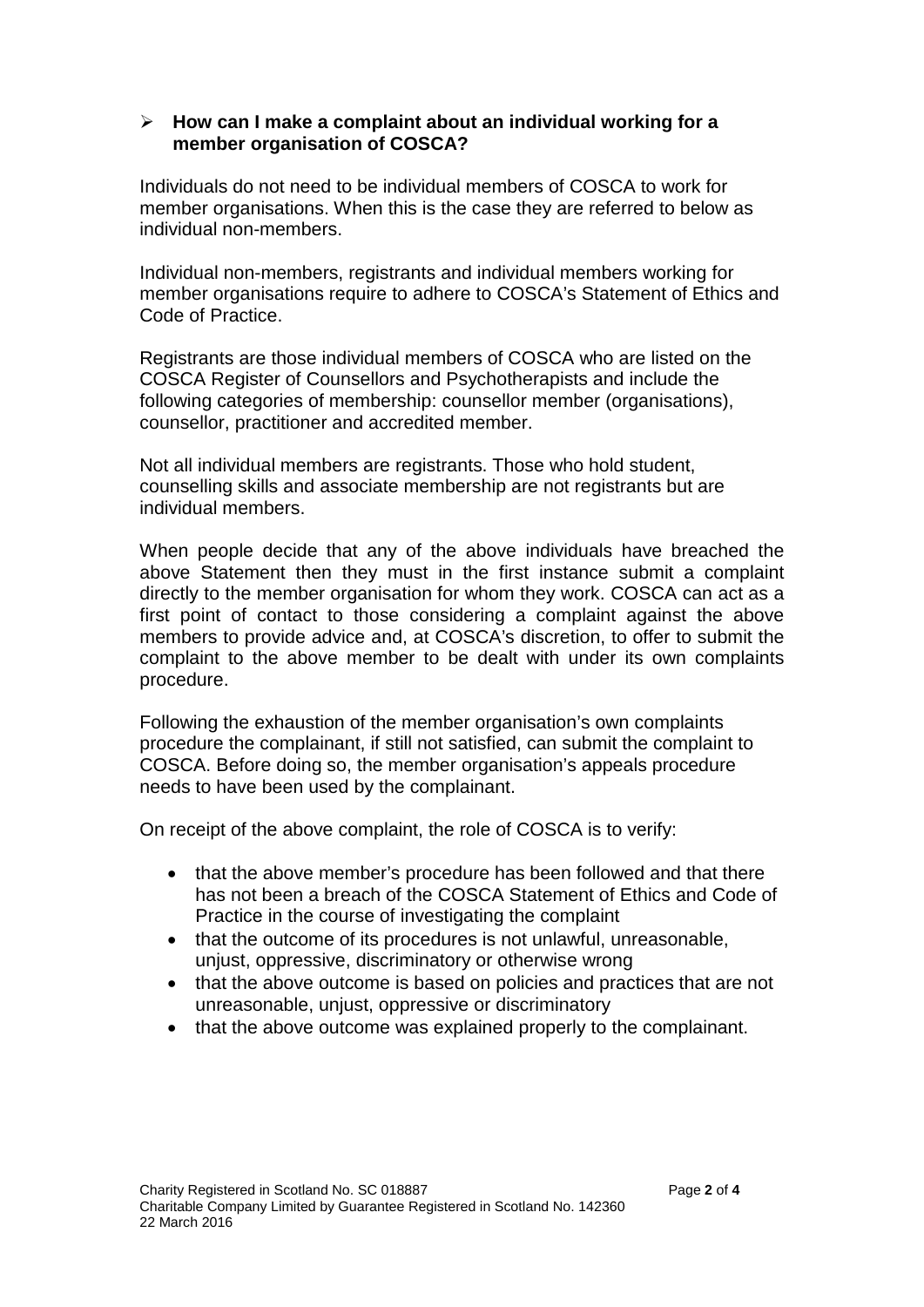### **How can I make a complaint about an individual member of COSCA who practises independently?**

Individual members of COSCA can practise independent of member organisations. This means that they can work as counsellors, psychotherapists, trainers and supervisors on their own or in organisations that are not members of COSCA.

These individual members include those listed as registrants on the COSCA Register of Counsellors and Psychotherapists and those individual members who are not listed on the Register (student, counselling skills and associate members).

All individual members working independently are required to adhere to COSCA's Statement of Ethics and Code of Practice.

## *Individual Members with their own complaints procedure and who practise independently*

These individual members can choose to have their own complaints procedure that must comply with COSCA's standards for complaints procedures – [www.cosca.org.uk](http://www.cosca.org.uk/) - Complaints. If these individual members have their own complaints procedure then it must in the first instance be used by a complainant to submit their complaint. The individual member's procedure, or information about how to obtain a copy of this procedure, will be on the member organisation's website, if he/she has one. If not, the procedure can be requested directly from the individual member. COSCA can act as a first point of contact to those considering a complaint against the above members to provide advice and, at COSCA's discretion, to offer to submit the complaint to the above members to be dealt with under its own complaints procedure.

When people decide that any of the above individual members who have their own complaints procedure have breached the above Statement they must in the first instance submit a complaint against the individual member by following the process for doing so laid down in the member's own complaints procedure.

Following the exhaustion of the individual member's own complaints procedure the complainant, if still not satisfied, can submit the complaint to COSCA. Before doing so, the individual member's appeals procedure needs to have been used by the complainant.